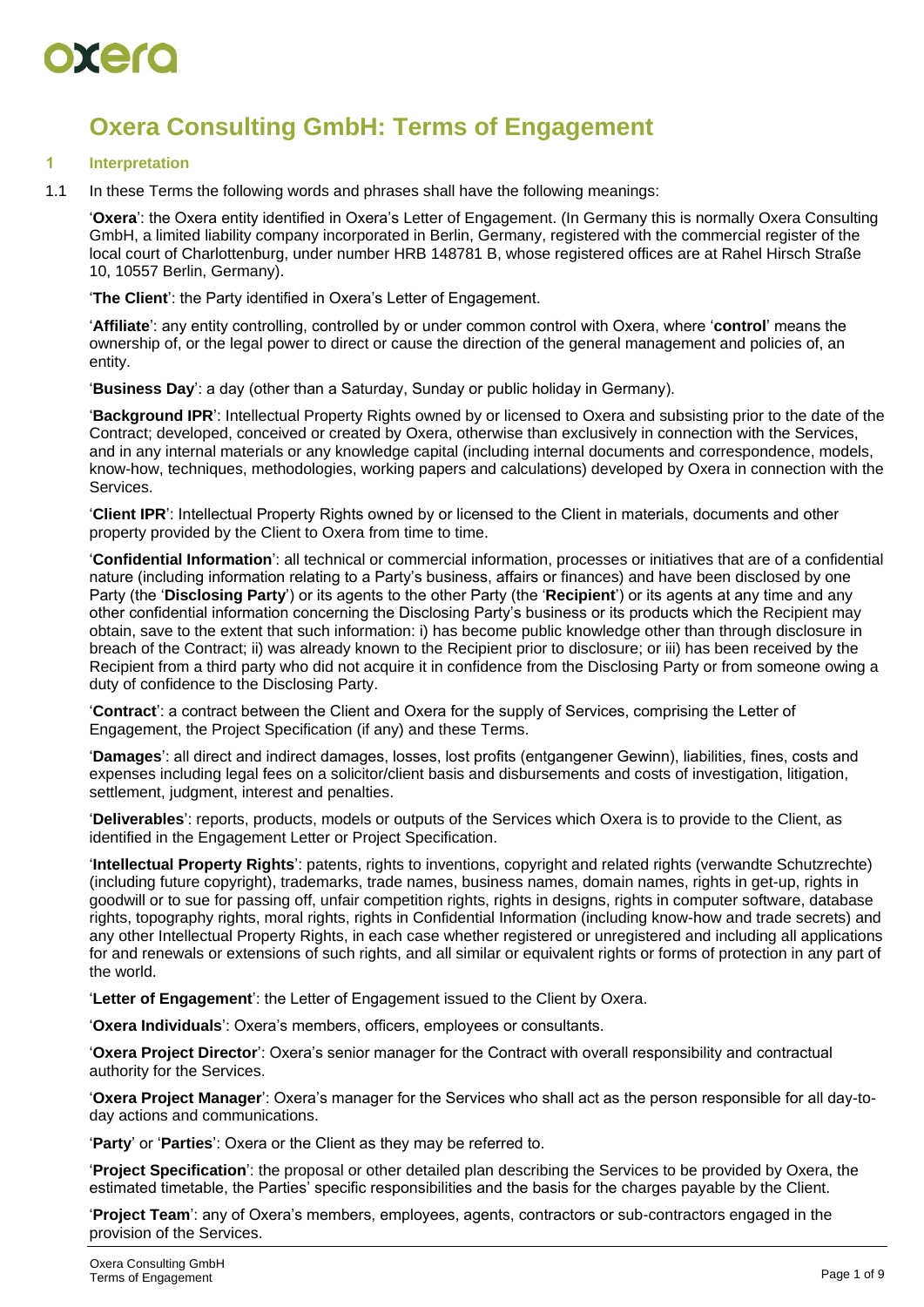

'**Services**': the Services to be provided to the Client by Oxera under the Contract as set out in the Letter of Engagement and/or Project Specification or otherwise agreed with the Client from time to time.

'**Terms**': these Terms of Engagement.

- 1.2 If there is any conflict or inconsistency between the Terms, the Letter of Engagement or the Project Specification, then unless stated otherwise the order of priority from highest to lowest is: i) the Letter of Engagement; ii) the Project Specification; iii) these Terms.
- 1.3 In these Terms, unless the context requires otherwise:
	- 1.3.1 references to any law or regulation include any updates or amendments to it;
	- 1.3.2 a reference to the singular includes the plural and vice versa;
	- 1.3.3 a reference to a person includes any natural person or any legal person, body or organisation, incorporated or unincorporated;
	- 1.3.4 a reference to a Party means a Party to the Contract;
	- 1.3.5 words following includes, including, for example and in particular shall be construed as indicative and not exhaustive; and
	- 1.3.6 references to the applicability of statutory provisions have only clarifying significance. Even without such clarification, the statutory provision shall therefore apply insofar as they are not directly amended or expressly excluded in the Terms; and
	- 1.3.7 references to '**writing**' include emails between the Parties' authorised representatives except in cases of legal notices.

### <span id="page-1-0"></span>**2 Oxera's relationship with the Client**

- 2.1 By signing the Letter of Engagement the Client is accepting Oxera's offer to provide the Services on the terms set out in the Contract and is entering into the Contract with Oxera. In case of doubt, however, the Contract shall be concluded at the latest with the mutually agreed commencement of the execution of the Services.
- 2.2 The terms of the Contract govern the provision of the Services to the exclusion of all other terms which the Client seeks to impose or incorporate (including any standard terms to which the Client refers in any purchase order or other document), or which may be implied by trade, custom, practice or course of dealing. Any of the Client's general terms and conditions shall only become part of the Contract if and to the extent that Oxera have expressly agreed to their validity. This requirement of consent shall apply in all cases, for example even if Oxera unconditionally perform contractual Services to the Client in full knowledge of the Client's general terms and conditions.
- 2.3 In their then current version, these Terms, where Oxera wishes at its sole discretion, shall also apply as a framework agreement for future services (e.g. consulting services or the delivery of expert opinions) with the Client, without Oxera having to refer to them again in each individual case. Oxera shall inform the Client immediately of any changes to these Terms in such case.
- 2.4 We may subcontract some of the Services to Oxera's Affiliates or other service providers who may deal with the Client directly (such as members of the Project Team who are consultants rather than Oxera's employees).
- <span id="page-1-1"></span>2.5 Subject to these Terms, Oxera alone will be liable to the Client in connection with the performance of the Contract, including for any wrongful acts or omissions of any Oxera Individual. No Oxera Individual shall owe the Client any personal duty of care nor be liable to the Client. The Client may not bring any claim, whether in contract, tort, under statute or otherwise, against any Oxera Individual in connection with the Contract.

#### **3 Oxera's obligations**

- 3.1 Oxera shall use reasonable endeavours to manage and complete the Services in accordance with the Project Specification in all material respects. As part of the Services, Oxera may provide consulting or expert services in accordance with the principles of proper professional practice. However, a concrete economic success as a result of any recommendations for action is not guaranteed.
- 3.2 Oxera shall use reasonable endeavours to meet the performance dates specified in the Project Specification, or other dates as agreed between the Parties, but any such dates shall be estimates only and time for performance shall not be of the essence of the Contract *(kein Fixgeschäft)*.
- 3.3 The Client may be required to formally approve the Deliverables provided during a phase of the Services in order for Oxera to proceed to a subsequent phase. If Deliverables have been approved by the Client, the Client agrees that Oxera may rely on the suitability of these Deliverables for the performance of the remainder of the Services and Oxera shall not be liable for any defects in later Services or Deliverables to the extent that they are derived from Deliverables approved by the Client.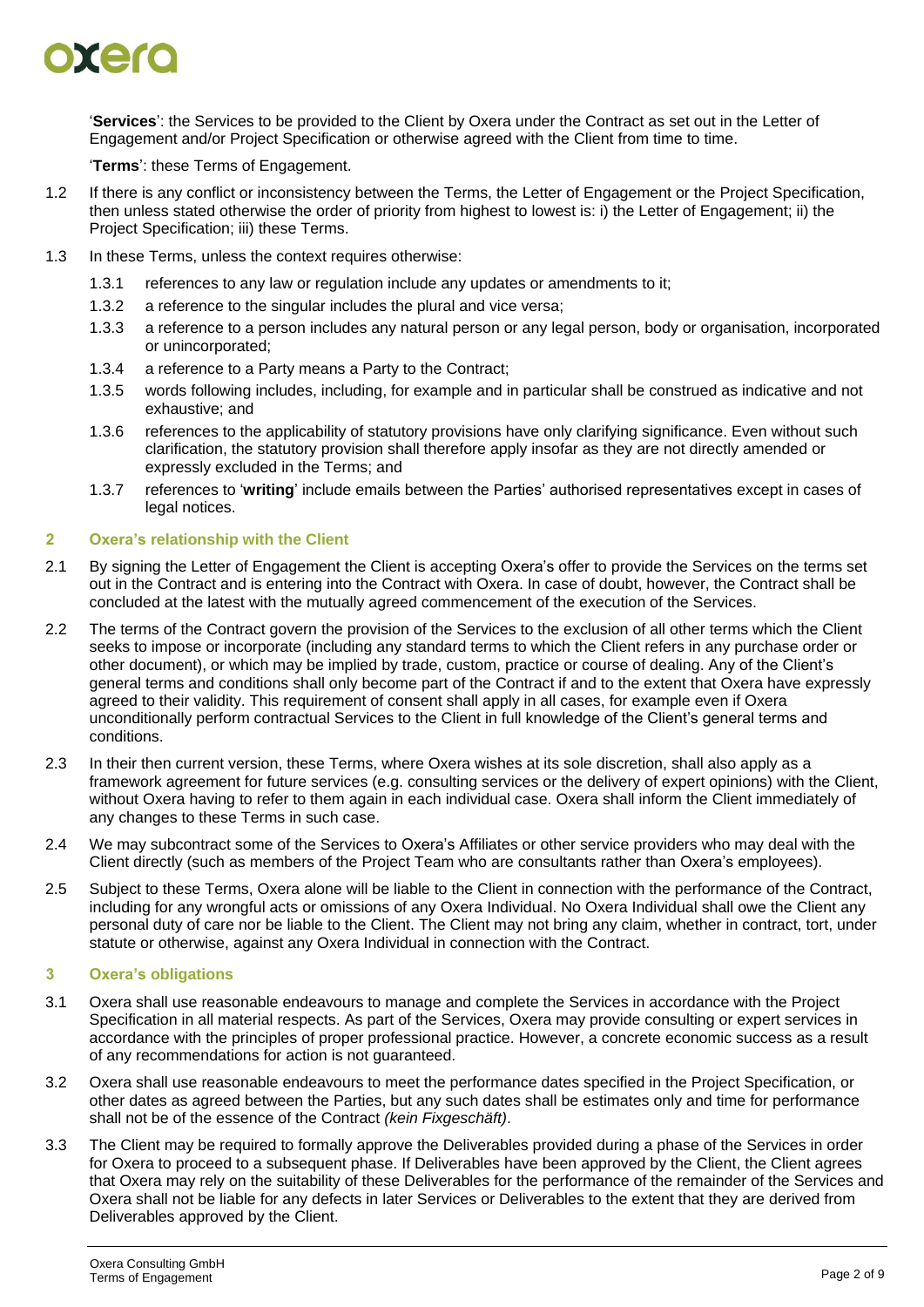# $\bullet$  and

- 3.4 Oxera shall appoint the Oxera Project Director, Oxera Project Manager and Oxera Project Team. Oxera has the right to replace or alter the personnel provided from time to time at Oxera's discretion.
- <span id="page-2-0"></span>3.5 Any pricing set out in Oxera's Project Specification relates only to the scope of the Services described in it. If the Client requires any additional Services or any change in scope then these will be the subject of a further contract to be agreed and executed by the Parties either as a replacement of or extension to the Contract. In the absence of such a further contract Oxera will not be obliged to provide any additional or out-of-scope Services.

# **4 The Client's obligations**

- 4.1 The Client shall:
	- 4.1.1 co-operate with Oxera in all matters relating to the Services;
	- 4.1.2 appoint and provide Oxera with contact details for the Client's representative for the management of the Contract, who shall have authority to manage day-to-day communications and interactions with Oxera as well as authority to bind the Client contractually;
	- 4.1.3 provide, in a timely manner, such data, information and facilities as Oxera may reasonably request in order to provide the Services, and respond promptly to all queries or requests for instructions Oxera may raise in the course of providing the Services; and
	- 4.1.4 ensure that the Project Specification is complete and accurate for the Client's requirements.
- 4.2 The Client warrants that all information, data and materials provided by the Client to Oxera will be, to the best of the Client's knowledge, lawful, accurate and complete in all material respects, that the Client is entitled to provide the information, data and materials to Oxera without recourse to any third party and that Oxera's authorised use of the information, data and materials for the purposes of the Contract will not infringe the rights of any third party. The Client will notify Oxera promptly if the Client has reason to believe that anything provided by the Client to Oxera is not lawful, accurate or complete or that its disclosure or use infringes any third party's rights. Insofar as Oxera will take the information, data and materials provided by the Client as a basis for the execution of the Contract, Oxera shall not be obliged to verify the content of such information, data or materials unless that is expressly covered to the agreed Services.
- 4.3 If Oxera's performance in relation to the Services is prevented or delayed by any act or omission of the Client, or by a failure by the Client to perform any of their obligations as set out in the Contract ('**Client Default**'), then:
	- 4.3.1 Oxera shall not be liable for any for such failure or delay in performance;
	- 4.3.2 Oxera may suspend performance of the affected Services until the Client has provided an adequate remedy to the Client Default; and
	- 4.3.3 Oxera shall be entitled to charge the Client for additional time Oxera may incur as a result of the Client Default, together with any additional costs, losses or expenses sustained or incurred by Oxera arising from the Client Default. Oxera shall use reasonable endeavours to mitigate these costs, losses or expenses.

### **5 Charges and payment**

- 5.1 The charges payable for the Services shall be calculated on either:
	- 5.1.1 a time and materials basis, at the rates set out in the Project Specification, or otherwise Oxera's standard hourly fee rates as advised to the Client and amended from time to time; or
	- 5.1.2 a fixed price basis.
- 5.2 If the charges payable for the Services are payable on a time and materials basis, Oxera shall ensure that all members of the Project Team complete timesheets recording time spent on the Services, and Oxera shall use such timesheets to calculate the charges covered by each invoice.
- 5.3 If Oxera is required by any legal process to produce information or personnel as witnesses in connection with the subject matter of this Contract, the Client shall reimburse Oxera for any time (at Oxera's standard rates) and expenses (including reasonable legal costs) incurred, unless Oxera is a Party to the relevant proceedings or investigation.
- 5.4 Oxera shall invoice the Client for Oxera's charges:
	- 5.4.1 in relation to Services charged at a fixed price, at such intervals as are set out in the Project Specification; and
	- 5.4.2 in relation to Services charged on a time and materials basis, monthly in arrears, in each case setting out the applicable charges for time, expenses and materials (together with VAT where appropriate) for the period concerned, with a detailed breakdown of (in the case of Services charged on a time and materials basis) the time spent by each member of the Project Team and of any expenses and materials, supported by relevant documentation.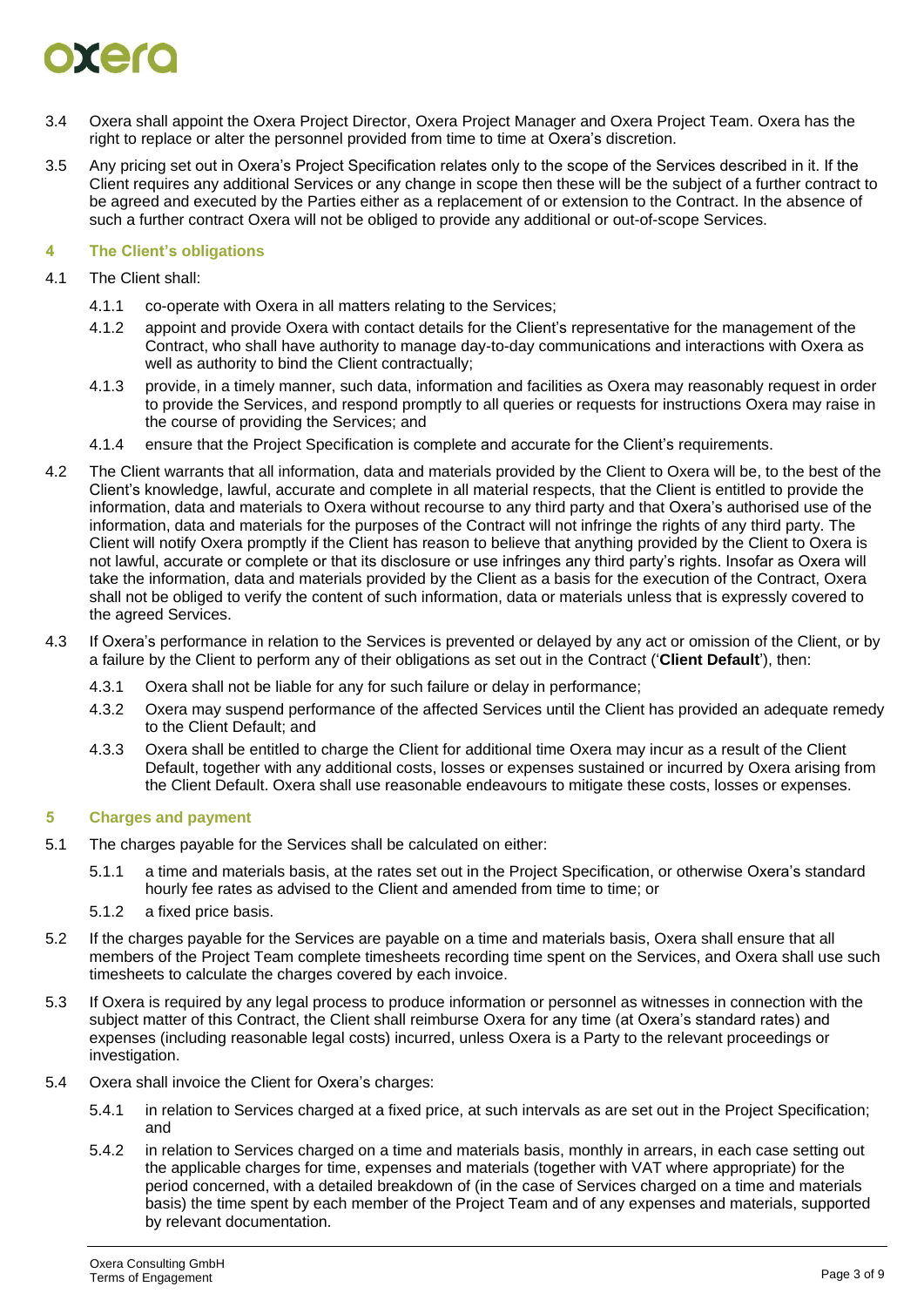# oxer

- 5.5 The Client shall pay the cost of all accommodation, subsistence, travel, data acquisition and any other ancillary expenses reasonably incurred by Oxera in connection with the provision of the Services, and the cost of any materials or services reasonably and properly provided by third parties required by Oxera for the supply of the Services.
- 5.6 All invoices rendered are due and payable within thirty (30) days of the invoice date. The Client must notify Oxera in writing of any dispute relating to an invoice within fourteen (14) days after receipt of the invoice. In the event of any dispute, the Client must pay any undisputed sums pending resolution of the dispute. Otherwise, the Client shall pay all amounts due under the Contract in full without any deduction, set-off, counterclaim or withholding except as required by law.
- 5.7 Without limiting any other right or remedy, if the Client fails to pay Oxera on the due date Oxera may:
	- 5.7.1 charge the Client interest on the overdue amount at the rate provided by Section 288(1),(2) German Civil Code *(§ 288 Abs. 1, 2 BGB)* accruing on a daily basis from the due date until the date of actual payment of the overdue amount; and
	- 5.7.2 suspend all Services until payment has been made in full.

Oxera's claim for the commercial maturity interest *(§ 353 HGB)* against merchants *(Kaufleute)* remains unaffected.

- 5.8 Where the Client expects a third party to reimburse the Client for Oxera's charges, Oxera shall remain entitled to recover payment in full and upon these terms from the Client, whether or not the third party fails to pay the Client on the due date or at all.
- 5.9 The Client agrees that Oxera may set off any liability the Client has to Oxera against any liability Oxera has to the Client.
- 5.10 In case of doubt, any prices Oxera quotes to the Client shall be understood to be net prices, which will be increased by the applicable VAT.

#### <span id="page-3-2"></span>**6 Third-party reliance**

- 6.1 Oxera's Services, including any Deliverables, are provided for the Client's benefit alone and are not intended to be relied upon by any third party. Oxera expressly disclaims all liability for any use of, or reliance placed on, Oxera's Services or Deliverables by any third party, unless Oxera has entered into a separate letter of reliance with that third party (in which case the extent of such liability will be determined solely by that letter).
- 6.2 The Client may not modify or adapt any Deliverable, disclose any Deliverable to any third party or publish any Deliverable except to the extent expressly anticipated in the Project Specification or Letter of Engagement, as required by law, or with Oxera's prior written consent. In disclosing or publishing any Deliverable or any material derived from the Deliverable the Client must include in full any disclaimers or references which Oxera included in the Deliverable and otherwise must comply with any laws or regulations which may apply to such disclosure or publication. Oxera expressly reserves all rights and remedies in relation to any unauthorised use of Oxera's Deliverables by third parties, including the right to take action for infringement or misuse of confidential information.
- <span id="page-3-3"></span>6.3 The Client will indemnify Oxera, Oxera's Affiliates and the Oxera Individuals against any Damages suffered or incurred by Oxera or them in connection with any claim brought or threatened against Oxera by any third party arising in connection with the Services or Deliverables, except to the extent that such claim is brought or threatened by a third party:
	- 6.3.1 with whom Oxera has entered into a letter of reliance to which that claim relates;
	- 6.3.2 on the basis that any of Oxera's Background IPR contained in those Deliverables infringes the relevant third party's rights; or
	- 6.3.3 based on personal injury or property damage which Oxera is alleged to have caused.

#### <span id="page-3-1"></span>**7 Limitation of liability: THE CLIENT'S ATTENTION IS PARTICULARLY DRAWN TO THIS CLAUSE**

- <span id="page-3-0"></span>7.1 Nothing in the Contract excludes Oxera's liability:
	- 7.1.1 injury to life, limb or health;
	- 7.1.2 resulting from wilful misconduct *(Vorsatz*);
	- 7.1.3 under the Product Liability Act *(Produkthaftungsgesetz);*
	- 7.1.4 to the extent that a guarantee has been given by Oxera; or
	- 7.1.5 for any other liability for which liability may not lawfully be limited or excluded.

#### 7.2 Subject to Clause [7.1:](#page-3-0)

7.2.1 Oxera shall only be liable, irrespective of the legal grounds, for gross negligence and intent. Oxera shall however be liable for ordinary negligence in the event of a breach of material contractual obligations.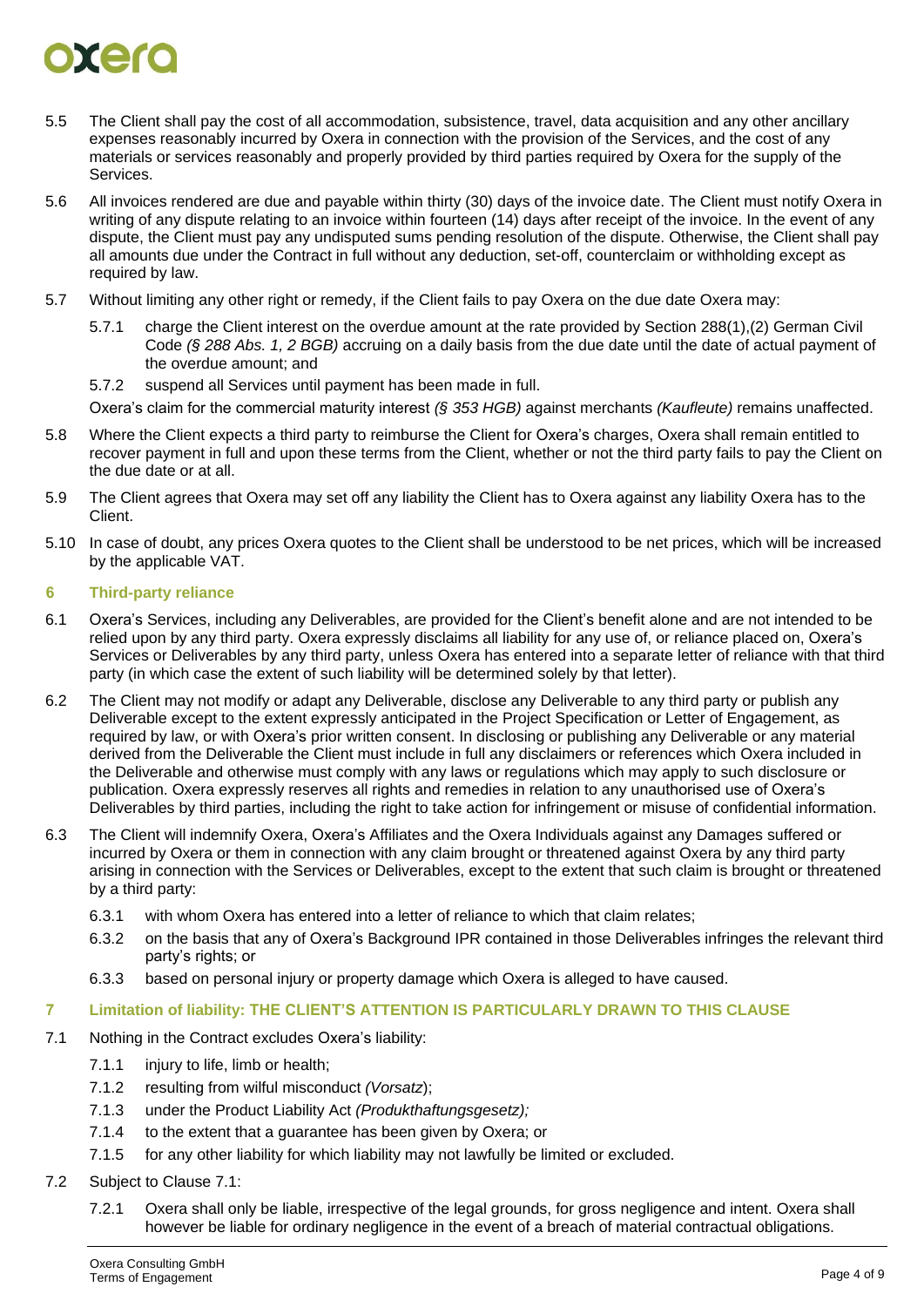

Material contractual obligations are those obligations which protect the Client's material contractual legal positions and which the Contract is intended to grant the Client according to its content and purpose; material contractual obligations are also those obligations the performance of which is essential for the proper performance of the Contract and the observance of which the Client regularly relies on and may rely on:

- 7.2.2 insofar as Oxera is liable for damages on the merits, Oxera's liability shall be limited to damages which Oxera foresaw at the time of conclusion of the Contract as a possible consequence of a breach of contract or which Oxera should have foreseen taking into account the circumstances or which Oxera was aware of or should have been aware of if Oxera had exercised due care. Indirect damage and consequential damage resulting from defects in the contractual performance shall only be eligible for compensation to the extent that such damage can typically be expected when the subject of the Contract is used as intended.
- 7.3 Our liability for Damages which the Client has suffered arising directly or indirectly in connection with the Services shall be limited to a proportion that is just and equitable having regard to the extent to which Oxera, the Client and any other person who is jointly and/or severally liable to the Client for all or part of the same Damages is in each case responsible for such Damages and shall be subject to any limitations or exclusions agreed between Oxera but shall not be subject to limitations or exclusions agreed between the Client or any other person.
- 7.4 Where Oxera provides draft or provisional analysis, reports or other material, such analysis, reports or material is not to be relied upon for any reason whatsoever.
- 7.5 Except as specifically stated in the Contract, all warranties, conditions and other terms implied by law, custom, trade usage, course of dealing or otherwise, in connection with Oxera's provision of the Services, are excluded to the fullest extent permitted by law.
- 7.6 No claim may be brought against Oxera in connection with the Services unless commenced within two (2) years after the date on which the Client became aware (or ought reasonably to have become aware) of the facts giving rise to the cause of action.
- 7.7 Notwithstanding Clause **Error! Reference source not found.**, the limitation period for all warranty claims *( Gewährleistungsrechte)* (if any) is one (1) year and begins with the Client's formal approval of the Services or, if such formal approval is not legally required, with the delivery.
- 7.8 The Client acknowledges that Oxera's charges are calculated based on the risk profile assumed by Oxera taking into account the limitations and exclusions contained in this Clause [7.](#page-3-1)

### **8 Investment business**

- 8.1 Oxera is not licensed in the conduct of financial services, including investment business, which are subject to approval under Section 32 of the Banking Act *(Finanzdienstleistungen, die nach § 32 des Kreditwesengesetzes einer Erlaubnis bedürfen)*. If the Client is considering a specific investment the Client should consult their broker or other investment adviser. Any views on investments Oxera expresses are intended to be generic only. Oxera will not be liable for or in connection with any specific investment decision made by the Client, and the Client accepts all risk and responsibility in relation to their investment decisions.
- 8.2 The Services that Oxera provides shall in no way constitute tax advice. Oxera also does not participate in the design, organization or marketing of tax arrangements; the same applies to the implementation or administration of such arrangements. Any obligation on an organisation or entity, including that of the Client either directly or indirectly, shall remain the sole responsibility of the Client to report or comply with any relevant legislation, including but not limited to the EU Council Directive 2011/16 (known as '**DAC 6**'), its implementation acts or other legislation as applicable. Where Oxera believes that the Services it provides imposes an obligation to report to any relevant authority it shall notify the Client as soon as possible of its intention to report in order to comply with its obligations.

### **9 Insurance**

9.1 Oxera shall during the term of the Contract and for at least twelve (12) months after the Contract term has ended maintain the following insurance cover:

- i) employers' liability;
- ii) public/product liability; and
- iii) professional indemnity insurance

in each case to a level of cover in accordance with good professional practice. Copies of Oxera's insurance certificates are available upon request.

#### **10 Intellectual Property Rights**

<span id="page-4-0"></span>10.1 All rights in Oxera's Background IPR shall remain with and be owned by Oxera.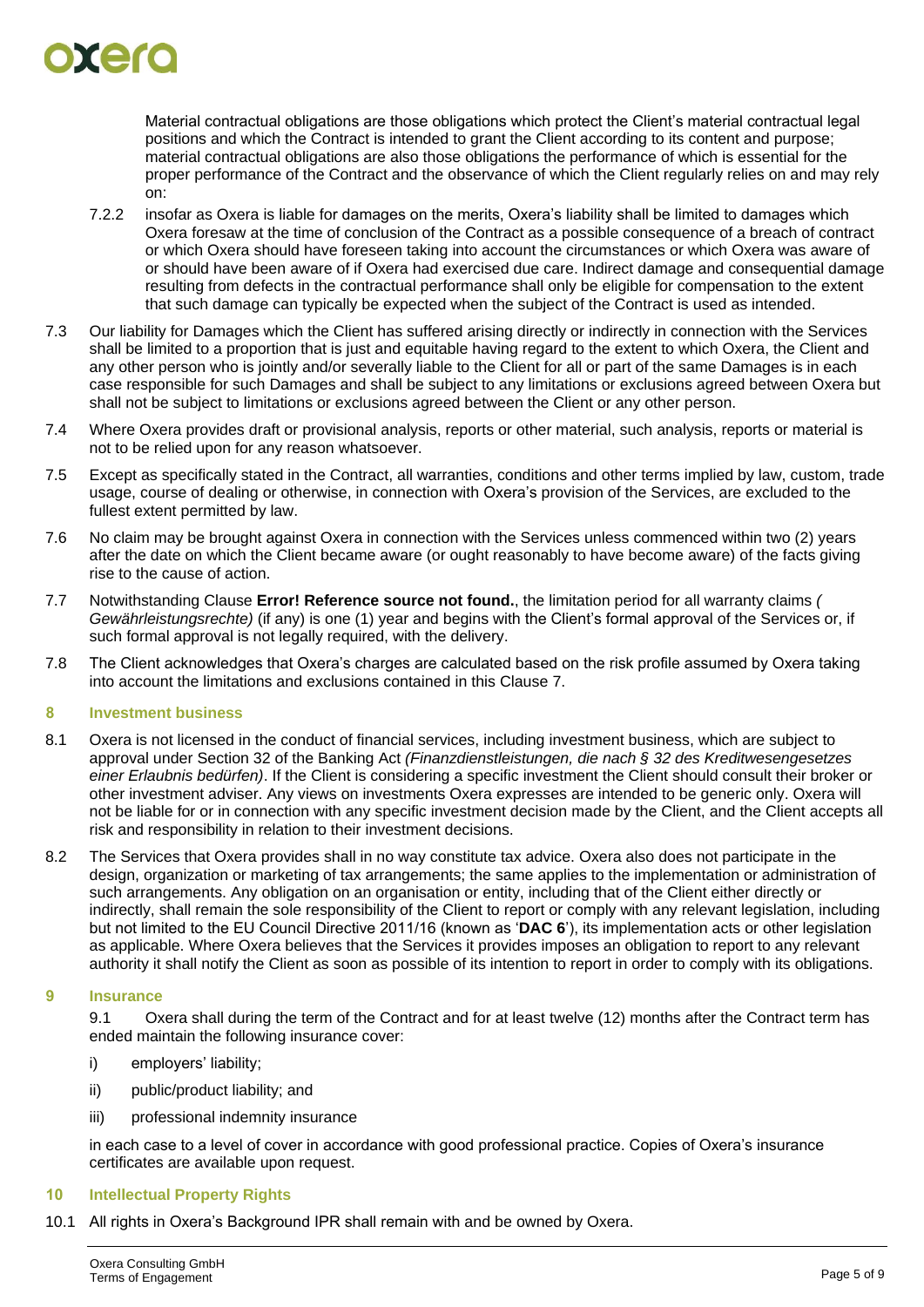# orero

- 10.2 Subject to Clause [10.1,](#page-4-0) all Intellectual Property Rights in the Deliverables shall remain with and be owned by Oxera. Oxera hereby grants to the Client a worldwide, non-exclusive, royalty-free licence under Oxera's rights in the Deliverables and in any associated Background IPR solely to the extent necessary for the Client to use the Deliverables for the Client's business purposes, subject to the restrictions in Clause [6.](#page-3-2) In case of doubt, all licences granted to the Client are non-transferable and non-sub-licensable.
- 10.3 All Intellectual Property Rights in the Client IPR shall remain with and be owned by the Client. The Client hereby grants to Oxera a worldwide, non-exclusive, royalty-free licence to use, modify and adapt the Client's IPR for the sole purposes of providing the Services and for Oxera's record-keeping purposes in relation to the Services.
- 10.4 If the Deliverables contain any third-party data, materials or other content which Oxera has sourced and included with the Client's approval, then all Intellectual Property Rights in such items ('**Third-Party IPR**') shall remain with their proprietor. Unless Oxera agrees otherwise with the Client, it will be the Client's responsibility to obtain, and to comply with, the Client's own licences in relation to the Client's proposed use of such Third-Party IPR.
- <span id="page-5-0"></span>10.5 The Client shall indemnify, keep indemnified and hold harmless at the Client's own expense Oxera, Oxera's Affiliates and the Oxera Individuals from and against any and all Damages suffered or incurred by Oxera or them in connection with any claim or allegation by a third party that Oxera's possession, use, modification or adaptation of the Client's IPR in accordance with the terms of the Contract infringes the Intellectual Property Rights of that third party.
- <span id="page-5-1"></span>10.6 Oxera shall indemnify the Client, keep the Client indemnified and hold the Client harmless at Oxera's own expense from and against any and all Damages suffered or incurred by the Client as a direct result of any claim or allegation by a third party that the Client's use of the Deliverables in accordance with the terms of the Contract infringes the Intellectual Property Rights of that third party.
- 10.7 In relation to the indemnities given in Clauses [6.3,](#page-3-3) [10.5](#page-5-0) and [10.6](#page-5-1) the indemnified Party shall:
	- 10.7.1 promptly notify the indemnifying Party in writing with details of any relevant claim;
	- 10.7.2 not make any admission in relation to the claim;
	- 10.7.3 allow the indemnifying Party to have the conduct of the defence or settlement of the claim; and
	- 10.7.4 give the indemnifying Party all reasonable assistance (at the indemnifying Party's expense) in dealing with the claim.

# **11 Confidentiality**

- <span id="page-5-2"></span>11.1 The Recipient shall:
	- 11.1.1 use the Confidential Information only to perform its obligations and exercise its rights under the Contract;
	- 11.1.2 maintain the Confidential Information of the other Party in secure conditions, taking no less care than it takes to protect its own confidential information;
	- 11.1.3 restrict disclosure of such Confidential Information to:
		- i) such of its employees, Affiliates, agents, consultants or sub-contractors (including the Project Team) as need to know the same for the purpose of exercising its rights and performing its obligations pursuant to the Contract; or
		- ii) its legal and professional advisers for the purposes of taking advice;

and shall ensure that such persons are subject to obligations of confidentiality and non-use equivalent in effect to those in this Clause [11.1.](#page-5-2)

- 11.2 The Recipient may disclose Confidential Information to the extent required by law or any legal or regulatory authority or court of competent jurisdiction, provided that to the extent permitted by law it notifies the Disclosing Party as early as possible, doing so to allow the Disclosing Party to take action to resist the disclosure request.
- 11.3 Both the Client and Oxera may use electronic media to correspond or transmit information and such use will not in itself constitute a breach of any confidentiality obligations. In particular, the Client acknowledges that Oxera uses a cloud-based IT infrastructure and that Confidential Information disclosed to Oxera may be hosted by: i) Microsoft Ireland Operations Ltd (in connection with the provision of cloud-based Office 365 services, including email); and ii) NetSuite Ltd (the provider of Oxera's enterprise management system which hosts project-related emails, documents and contact information).
- 11.4 While Oxera shall make every endeavour to secure Oxera's IT systems, Oxera cannot guarantee the security of these systems, nor that of any electronic communications or external server or system on or through which the Client's Confidential Information may be stored or processed. Oxera will not be liable to the Client in connection with any disclosure of the Client's Confidential Information or personal data as a result of any interception of communications, attack on Oxera's IT systems or those of Oxera's service providers, theft or loss of Oxera's devices or computer virus or other harmful code except to the extent caused by Oxera's negligence. If the Client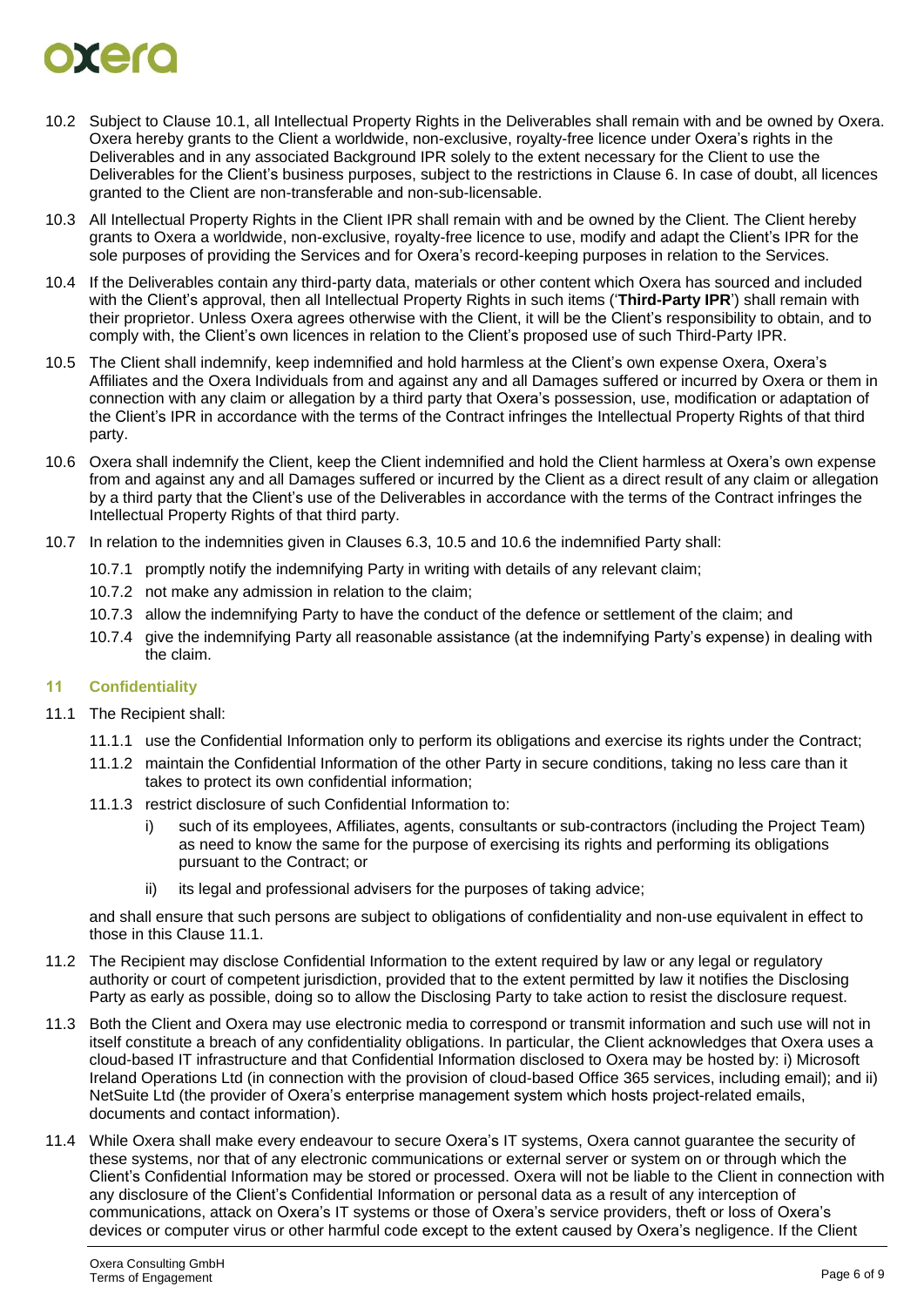

has specific concerns about transferring sensitive information via email then Oxera shall agree other transfer protocols with the Client.

- 11.5 Upon termination of the Contract each Party shall forthwith destroy or, at the request of the other Party, return all information and materials belonging to the other Party in its or its contractors' or agents' possession, custody or control, including all Confidential Information of the other Party, provided that each Party may retain a single copy of such information or materials to meet legal, professional or regulatory requirements and neither Party shall be obliged to remove such information or materials from an electronic archival or back-up system if the archive or back-up will be overwritten automatically within a reasonable period of time. Any retained information or materials shall be subject to continuing obligations of confidentiality as set out in this Clause.
- 11.6 Oxera reserves the right to publicise the fact that the Client is Oxera's Client.

#### **12 Conflicts of interest**

- 12.1 If Oxera is engaged by the Client and providing Services to the Client in relation to a particular matter, Oxera shall not accept any engagement with a third party in relation to the same matter if Oxera determines that there is, or is likely to be, a conflict of interest between the Client's and that third party's respective interests in that matter, unless the Client has consented to Oxera doing so.
- 12.2 Otherwise, Oxera reserves the right to provide services to any other person at any time, including any person who may be engaged in activities similar to or in competition with the Client.
- 12.3 Oxera may, at its discretion, decline to provide Services to the Client or cease to provide Services to the Client in relation to any matter where to do so would, in Oxera's reasonable opinion, create a possibility of a conflict of interest or a breach of any contract in place with a third party. If Oxera ceases to provide Services for this reason, the Client shall be liable to Oxera for any charges incurred by Oxera before Oxera became aware of the possibility of such conflict or breach unless Oxera, in its discretion, agrees otherwise.
- 12.4 Where Oxera has declined or ceased to provide Services to the Client because Oxera determines that a conflict of interest or breach of contract is possible, Oxera may continue to provide services to the relevant third party.

#### **13 Term and termination**

- 13.1 The Contract shall commence on the date of the Client's acceptance of the Letter of Engagement as set out in Clause [2](#page-1-0) and shall, unless terminated earlier for any reason, continue until the Services are completed.
- 13.2 Without limiting any other rights or remedies to which the Parties may be entitled, either Party may terminate the Contract with immediate effect on written notice to the other if:
	- 13.2.1 the other Party commits a material breach of any of the terms of the Contract and (if such a breach is remediable) fails to remedy that breach within twenty-eight (28) days of that Party being notified in writing of the breach;
	- 13.2.2 the other Party files an application for the opening of insolvency proceedings. This right of termination expires upon the opening of insolvency proceedings; or
	- 13.2.3 the other Party takes or suffers any similar to or analogous with those set out in Clause [13.2.2](#page-6-0) in any jurisdiction other than Germany.
- <span id="page-6-0"></span>13.3 Termination of the Contract, however arising, shall not affect or limit the accrued rights of the Parties as at termination or the continuation of any provision expressly stated to survive or implicitly surviving termination. In particular, Clauses [6](#page-3-2) to **Error! Reference source not found.** (inclusive) and [14](#page-6-1) to [19](#page-7-0) (inclusive) shall survive t ermination.
- 13.4 In the event of termination for any reason whatsoever for which Oxera is not liable, Oxera shall retain its right to the agreed remuneration for Services already rendered irrespective of whether the Client has an interest in the Services rendered. With regard to the part of the Services not yet performed, Oxera shall be entitled to demand a lump-sum compensation amounting to ten percent (10%) of the net remuneration attributable to the part not performed. Oxera reserves the right, instead of the ten percent (10%) compensation, to claim and invoice a higher amount corresponding to the costs and expenses actually accrued as well as the damage incurred. The Client shall have the right to prove smaller damages.
- 13.5 All payments payable to Oxera under the Contract shall become due immediately upon the termination of the Contract, despite any other provision. This condition does not limit any right to claim for interest under the law, or any such right under the Contract.

# <span id="page-6-1"></span>**14 Data protection**

14.1 In almost all circumstances, Oxera is a data controller in its own right in relation to any personal data the Client provides to Oxera for the purposes of providing the Services. Additionally, any of Oxera's Affiliates may receive that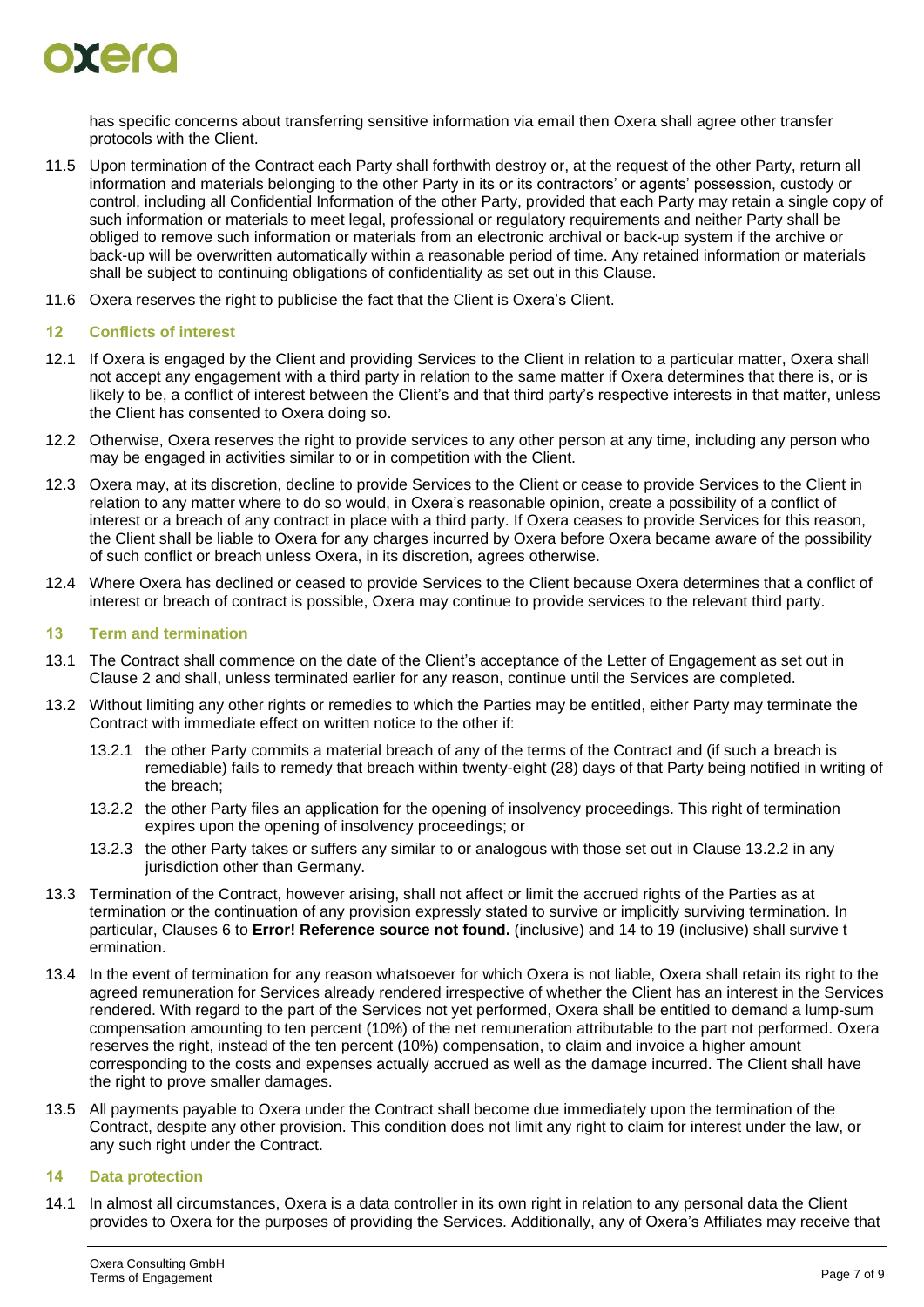

personal data (either because their personnel are involved in providing the Services, or due to the shared infrastructure and activities within Oxera) and will likewise be a data controller in relation to that data, either jointly with Oxera or in their own right. Oxera and Oxera's Affiliates will each comply with Oxera's legal obligations in relation to such data (including those set out in the General Data Protection Regulation ('**GDPR**') and the Federal Data Protection Act *(Bundesdatenschutzgesetzt '***BDSG***')* and will use such data in accordance with Oxera's privacy notice set out at [https://www.Oxera.com/privacy/.](https://www.oxera.com/privacy/) The Client must ensure that any provision by the Client to Oxera of such personal data is lawful.

14.2 In rare circumstances, Oxera may act as a data processor on behalf of the Client (for example, if Oxera's Services involve Oxera temporarily handing or using databases or records within systems under the Client's sole control). Where this is the case, Oxera shall enter into its standard data processing agreement with the Client, sufficient to address the requirements of Article 28 GDPR and equivalent provisions in the BDSG.

#### **15 Freedom of information**

- 15.1 If the Client receives a request under the *Informationsfreiheitsgesetz,* be it on a national, state or municipal level, or on the basis of any comparable foreign statute in relation to information relating to Oxera or which includes any of Oxera's Confidential Information, the Client shall inform Oxera by written notice of the request as soon as practicable and in any event within five (5) Business Days after receipt of the request. Such notice must detail the nature of the information requested including the date of the request, the name of the requestor (to the extent it is lawful to disclose this to Oxera), and details of any information that the Client is considering releasing to the requestor.
- 15.2 If the Client determines that any such information (including Oxera's Confidential Information) must be disclosed pursuant to the relevant laws, the Client shall notify Oxera by written notice of that decision at least five (5) Business Days before disclosure. Such notice shall include details of the information which the Client proposes to disclose.
- 15.3 The Client shall, prior to disclosing any such information promptly consult with Oxera and take Oxera's views into account.

#### **16 Disputes and mediation**

- 16.1 Oxera is committed to resolving any disputes arising out of or in connection with the Services as efficiently as possible. Any disputes shall be referred to the Oxera Project Manager in the first instance who shall attempt to resolve the dispute. If the Oxera Project Manager is unable to resolve the dispute within fourteen (14) days of its referral to him or her, the dispute shall be referred to the Oxera Project Director, who shall endeavour to resolve the dispute through negotiation with an authorised representative of the Client's organisation.
- 16.2 If the dispute has not been resolved within fourteen (14) days of referral to the Oxera Project Director, it shall be referred to mediation by a sole mediator agreed between Oxera and the Client.

### **17 Non-solicitation**

17.1 The Client will not during the term of the Contract or for six (6) months after its termination directly or indirectly solicit or offer employment or engagement to any of Oxera's employees who have been involved in the provision of the Services or the negotiation or management of the Contract.

#### **18 Notices**

18.1 Any notice under the Contract must be in writing and must be delivered by hand or sent by registered mail to the registered office of the other Party. A notice delivered by hand shall be deemed to have been received when delivered (or if delivery is not in business hours, on the first Business Day following delivery). A correctly addressed notice sent by registered mail shall be deemed to have been received on the second Business Day after posting.

#### <span id="page-7-0"></span>**19 General**

- 19.1 Neither Party shall be liable for any breach of the Contract (except payment obligations) caused by acts, events, omissions or accidents beyond its reasonable control.
- 19.2 A waiver of any right under the Contract is effective only if it is in writing and it applies only to the Party to whom the waiver is addressed and the circumstances for which it is given.
- 19.3 Unless otherwise provided, rights arising under the Contract are cumulative and do not exclude rights provided by law.
- 19.4 If any provision or part-provision of the Contract is found by any court or administrative body of a competent jurisdiction to be invalid, unenforceable or illegal, that provision or part-provision shall be severed and the other provisions shall remain in force. However, the Parties shall be obliged to replace the invalid provision by another provision which corresponds to the purpose of the Contract, unless insofar as statutory provisions take the place of the invalid provision.